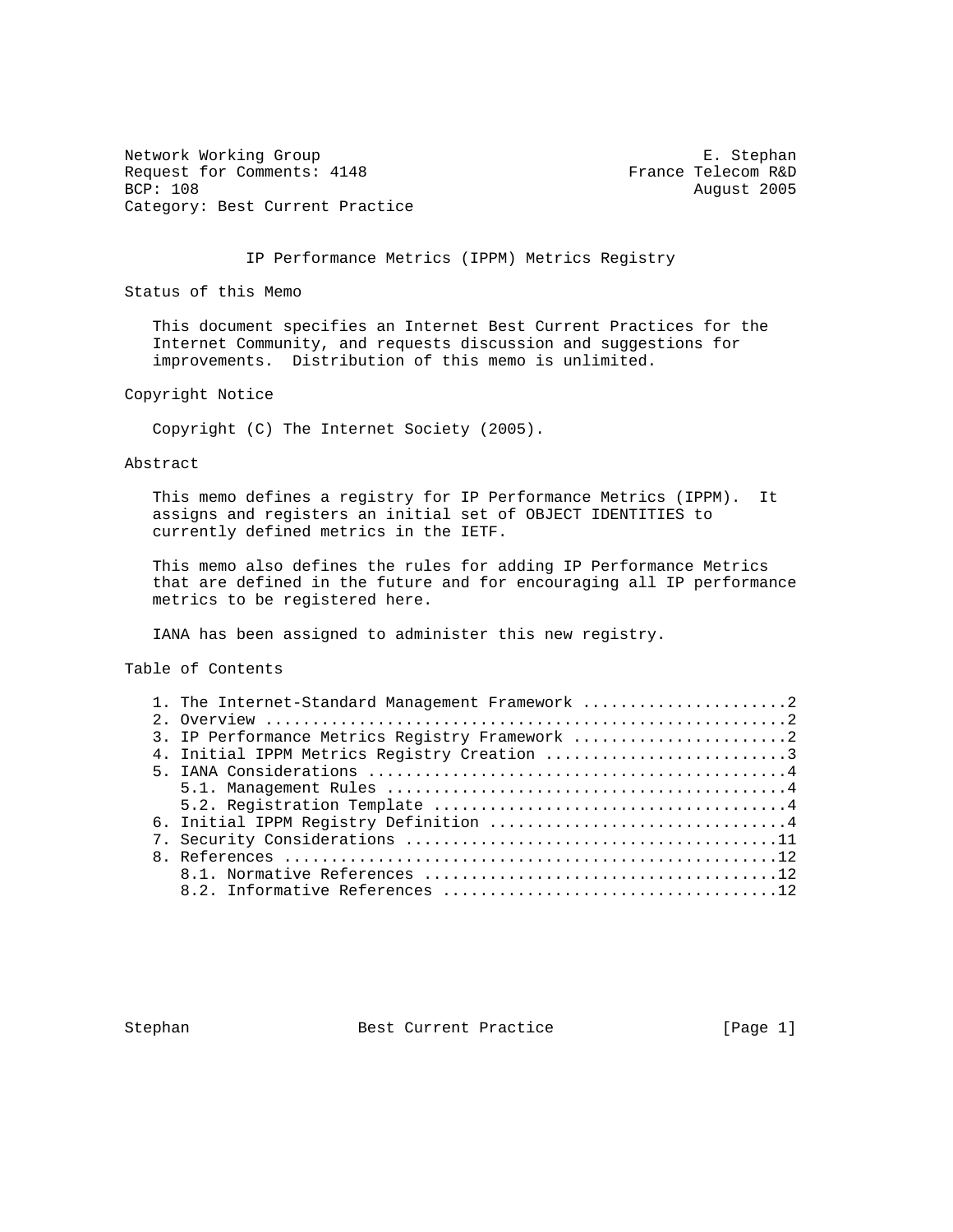1. The Internet-Standard Management Framework

 For a detailed overview of the documents that describe the current Internet-Standard Management Framework, please refer to section 7 of RFC 3410 [RFC3410].

 Managed objects are accessed via a virtual information store, termed the Management Information Base or MIB. MIB objects are generally accessed through the Simple Network Management Protocol (SNMP). Objects in the MIB are defined using the mechanisms defined in the Structure of Management Information (SMI). This memo specifies a MIB module that is compliant to the SMIv2, which is described in STD 58, RFC 2578 [RFC2578], STD 58, RFC 2579 [RFC2579] and STD 58, RFC 2580 [RFC2580].

2. Overview

 This memo defines a registry of the current metrics and a framework for the integration of future metrics for the following reasons:

- o to permit metrics to be clearly referenced by MIB modules or other data models;
- o to provide metrics identifiers for measurement interoperability;
- o to take special care with the integration of future standardized metrics because it is a continuous process;
- o to provide room where other standards bodies can register their metrics in order to encourage IP performance metrics to have OBJECT IDENTITIES rooted at a common point because the intent of the IPPM WG is to cooperate with other appropriate standards bodies (or fora) to promote consistent metrics;
- o and, similarly, to provide room for enterprises to register metrics.
- 3. IP Performance Metrics Registry Framework

 MIB modules need to be able to reference IPPM Metrics precisely. The registry associates an OBJECT-IDENTITY with each metric. For example, Type-P-One-way-Delay and Type-P-One-way-Delay-Poisson-Stream have different OBJECT IDENTITIES.

 The registry has one branch. Metrics are identified in the 'ianaIppmMetrics' subtree.

Stephan Best Current Practice [Page 2]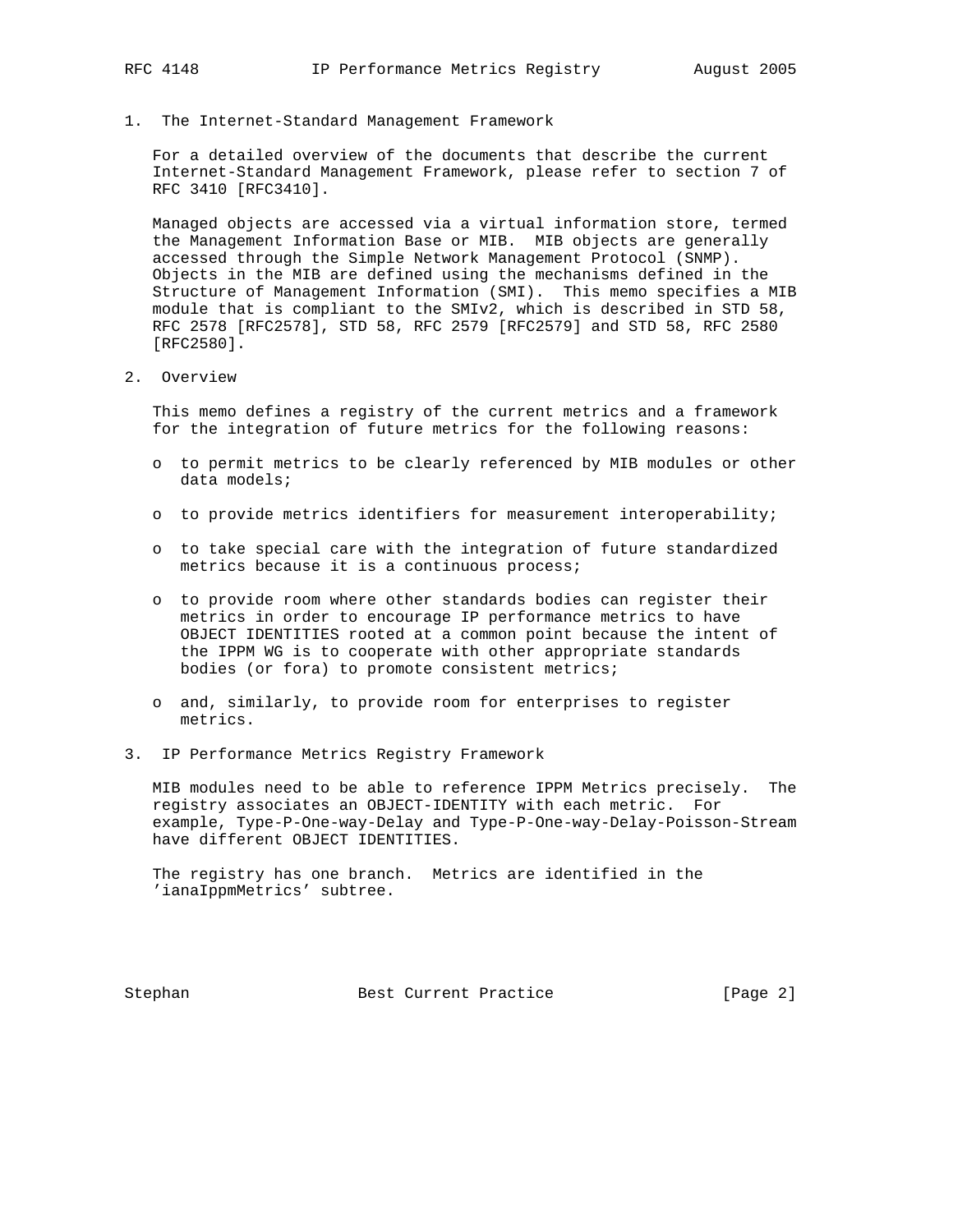This document defines an initial registry of the existing metrics defined in the IPPM WG and the rules to manage the registry.

 Documents defining metrics in the future will include in the IANA section the registration information to identify these metrics unambiguously.

4. Initial IPPM Metrics Registry Creation

 The initial registry identifies the metrics currently defined in the RFCs produced in the IPPM WG. To date, the IPPM WG defined 33 metrics related to the following 7 topics:

- 1. IPPM Metrics for Measuring Connectivity, RFC 2678 [RFC2678]
- 2. One-way Delay Metrics, RFC 2679 [RFC2679]
- 3. One-way Packet Loss Metrics, RFC 2680 [RFC2680]
- 4. Round-trip Delay Metrics, RFC 2681 [RFC2681]
- 5. One-way Loss Pattern Sample Metrics, RFC 3357 [RFC3357]
- 6. IP Packet Delay Variation Metric, RFC 3393 [RFC3393]
- 7. IPPM Metrics for periodic streams, RFC 3432 [RFC3432]

These are sequentially reqistered in the node ianaIppmMetrics.

 The naming conventions used for the existing metrics, and encouraged for new IPPM metrics, are:

- o Metrics names conform SMIv2 rules for descriptors defined in section 3.1 of [RFC2578];
- o The name starts with the prefix 'ietf';
- o 'Type-P' prefix is removed;
- o '-' are removed;
- o The letter following a '-' is changed to uppercase.

Stephan Best Current Practice [Page 3]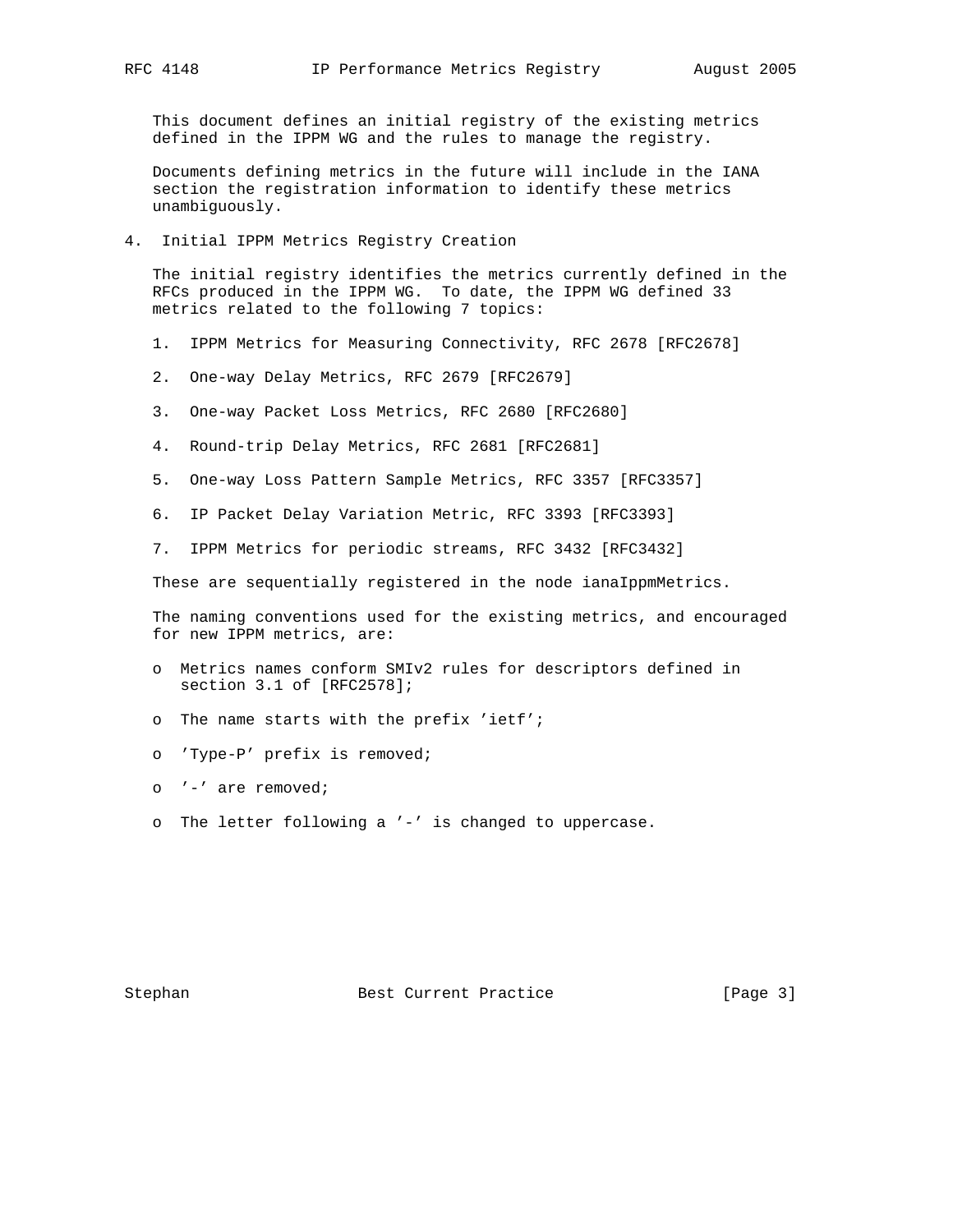### 5. IANA Considerations

 This section describes the rules for the management of the registry by IANA.

#### 5.1. Management Rules

 Registrations are done sequentially by IANA in the ianaIppmMetrics subtree on the basis of 'Specification Required', as defined in [RFC2434].

 The reference of the specification must point to a stable document including a title, a revision, and a date.

 The name always starts with the name of the organization and must respect the SMIv2 rules for descriptors defined in section 3.1 of [RFC2578].

 A document that creates new metrics would have an "IANA Considerations" section in which it would describe new metrics to be registered.

 An OBJECT IDENTITY assigned to a metric is definitive and cannot be reused. If a new version of a metric is produced, then it is assigned with a new name and a new identifier.

# 5.2. Registration Template

 The following is a proposed template to insert in the IANA considerations section. For each metric, that section would instantiate the following statement:

 IANA has registed the following metric in the IANA-IPPM-METRICS- REGISTRY-MIB:

 aNewMetricName OBJECT-IDENTITY STATUS current DESCRIPTION "The identifier for a new metric." REFERENCE "Reference R, section n." ::= { ianaIppmMetrics nn } -- IANA assigns nn

6. Initial IPPM Registry Definition

IANA-IPPM-METRICS-REGISTRY-MIB DEFINITIONS ::= BEGIN

IMPORTS

Stephan Best Current Practice [Page 4]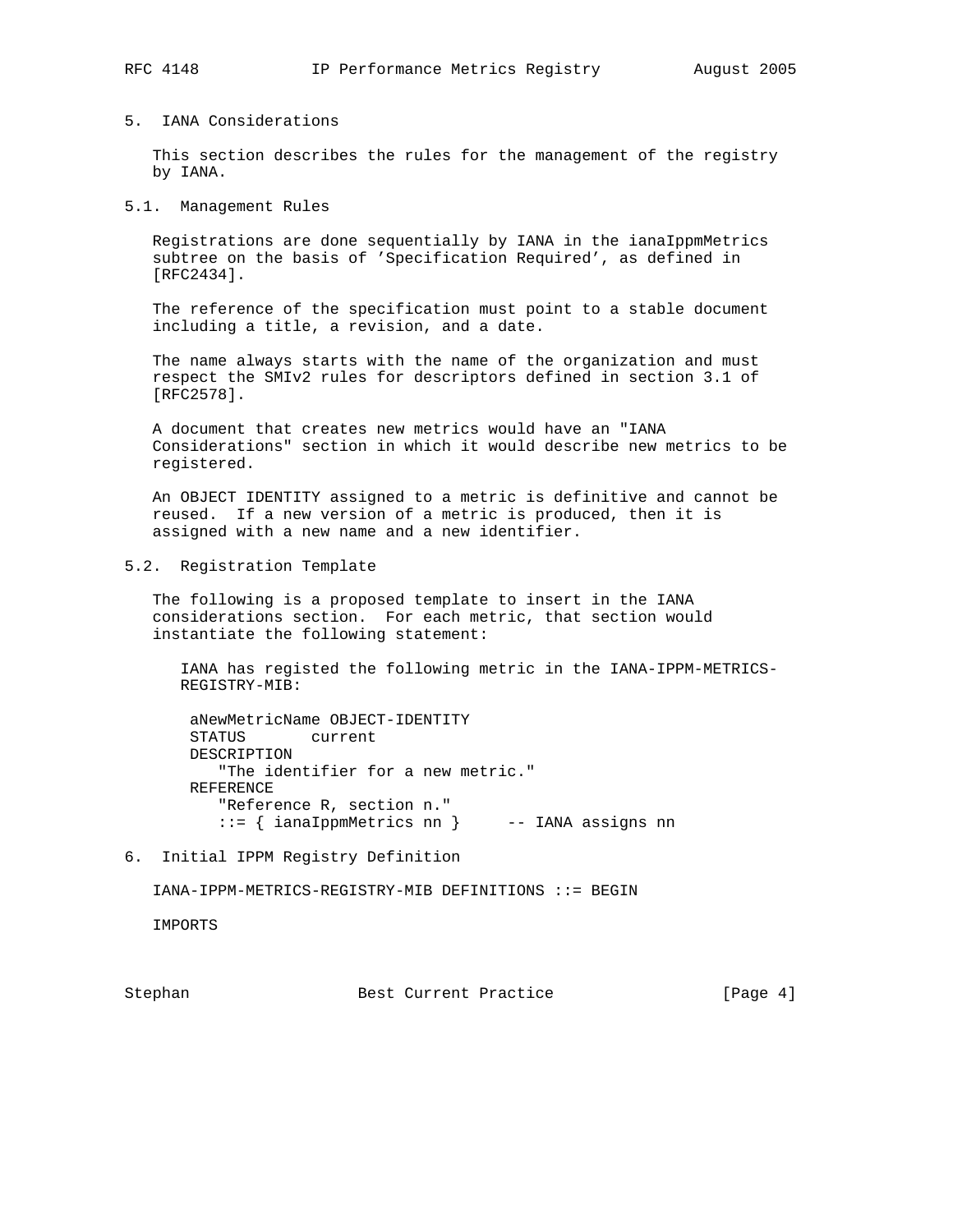OBJECT-IDENTITY, MODULE-IDENTITY, mib-2 FROM SNMPv2-SMI;

 ianaIppmMetricsRegistry MODULE-IDENTITY LAST-UPDATED "200507280000Z" -- July 28, 2005 ORGANIZATION "IANA" CONTACT-INFO "Internet Assigned Numbers Authority

> Postal: ICANN 4676 Admiralty Way, Suite 330 Marina del Rey, CA 90292

 Tel: +1 310 823 9358 E-Mail: iana@iana.org"

#### DESCRIPTION

"This module defines a registry for IP Performance Metrics.

 Registrations are done sequentially by IANA in the ianaIppmMetrics subtree on the basis of 'Specification Required', as defined in [RFC2434].

 The reference of the specification must point to a stable document including a title, a revision, and a date.

 The name always starts with the name of the organization and must respect the SMIv2 rules for descriptors defined in section 3.1 of [RFC2578].

 A document that creates new metrics would have an IANA considerations section in which it would describe new metrics to be registered.

 An OBJECT IDENTITY assigned to a metric is definitive and cannot be reused. If a new version of a metric is produced, then it is assigned with a new name and a new identifier.

 Copyright (C) The Internet Society (2005). The initial version of this MIB module was published in RFC 4148; for full legal notices see the RFC itself or http://www.ietf.org/copyrights/ianamib.html."

 REVISION "200507280000Z" -- July 28, 2005 DESCRIPTION "Initial version of the IPPM metrics registry module. This version published as RFC 4148." ::= { mib-2 128 }

Stephan Best Current Practice [Page 5]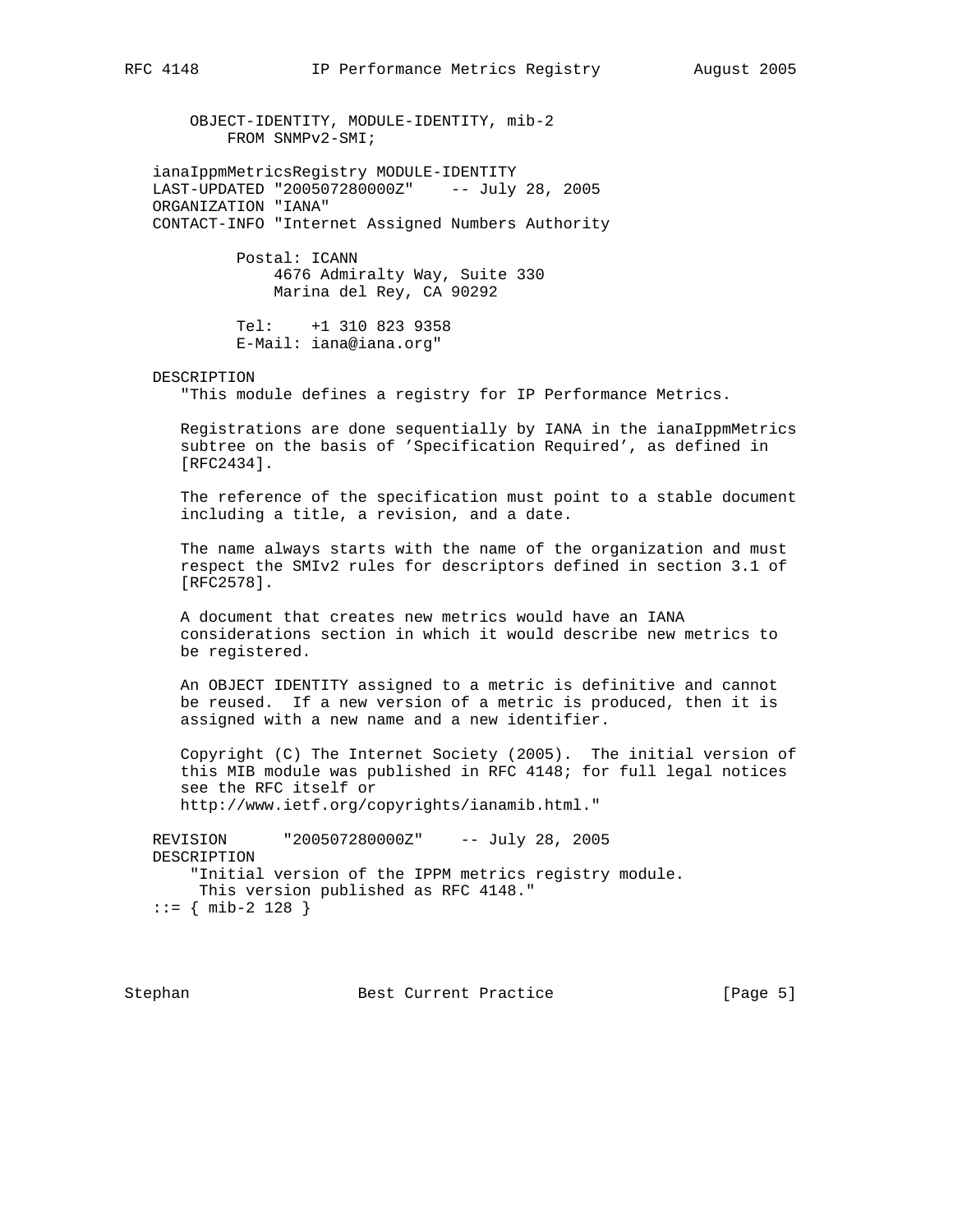```
 ianaIppmMetrics OBJECT-IDENTITY
       STATUS current
       DESCRIPTION
            "Registration point for IP Performance Metrics."
       ::= { ianaIppmMetricsRegistry 1 }
  - -- Registry of the metrics of the IPPM WG RFCs
  - --
   -- RFC 2678 "IPPM Metrics for Measuring Connectivity"
 --
   ietfInstantUnidirConnectivity OBJECT-IDENTITY
       STATUS current
       DESCRIPTION
           "Type-P-Instantaneous-Unidirectional-Connectivity"
       REFERENCE "RFC2678, section 2."
       ::= { ianaIppmMetrics 1}
   ietfInstantBidirConnectivity OBJECT-IDENTITY
       STATUS current
       DESCRIPTION
           "Type-P-Instantaneous-Bidirectional-Connectivity"
       REFERENCE "RFC2678, section 3."
       ::= { ianaIppmMetrics 2}
   ietfIntervalUnidirConnectivity OBJECT-IDENTITY
       STATUS current
       DESCRIPTION
           "Type-P-Interval-Unidirectional-Connectivity"
       REFERENCE "RFC2678, section 4."
       ::= { ianaIppmMetrics 3 }
   ietfIntervalBidirConnectivity OBJECT-IDENTITY
       STATUS current
       DESCRIPTION
           "Type-P-Interval-Bidirectional-Connectivity"
       REFERENCE "RFC2678, section 5."
       ::= { ianaIppmMetrics 4 }
   ietfIntervalTemporalConnectivity OBJECT-IDENTITY
       STATUS current
       DESCRIPTION
           "Type-P1-P2-Interval-Temporal-Connectivity"
       REFERENCE "RFC2678, section 6."
       ::= { ianaIppmMetrics 5 }
```
Stephan Best Current Practice [Page 6]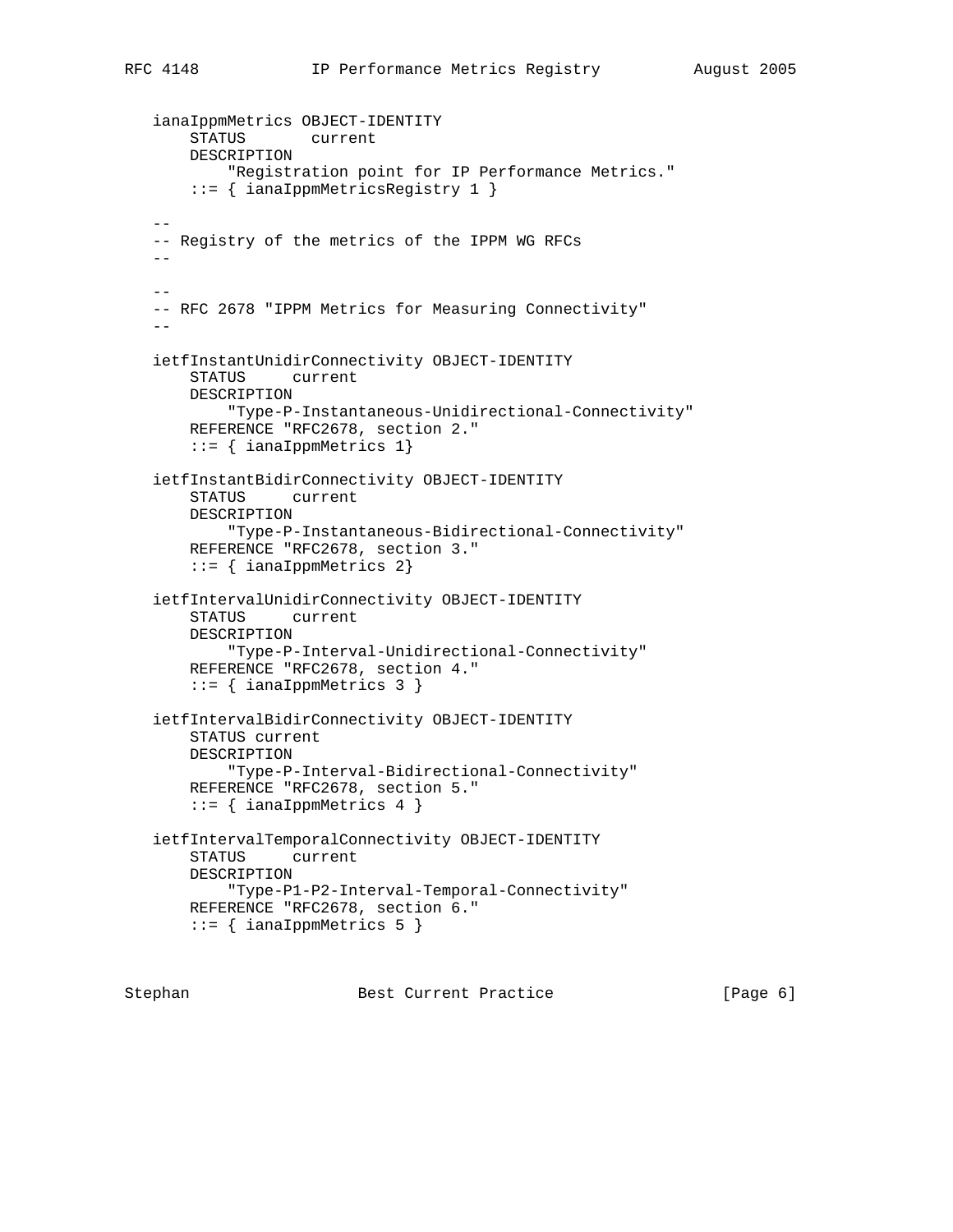-- -- RFC 2679 "A One-way Delay Metric for IPPM"  $$  ietfOneWayDelay OBJECT-IDENTITY STATUS current DESCRIPTION "Type-P-One-way-Delay" REFERENCE "RFC2679, section 3." ::= { ianaIppmMetrics 6 } ietfOneWayDelayPoissonStream OBJECT-IDENTITY STATUS current DESCRIPTION "Type-P-One-way-Delay-Poisson-Stream" REFERENCE "RFC2679, section 4." ::= { ianaIppmMetrics 7 } ietfOneWayDelayPercentile OBJECT-IDENTITY STATUS current DESCRIPTION "Type-P-One-way-Delay-Percentile" REFERENCE "RFC2679, section 5.1." ::= { ianaIppmMetrics 8 } ietfOneWayDelayMedian OBJECT-IDENTITY STATUS current DESCRIPTION "Type-P-One-way-Delay-Median" REFERENCE "RFC2679, section 5.2." ::= { ianaIppmMetrics 9 } ietfOneWayDelayMinimum OBJECT-IDENTITY STATUS current DESCRIPTION "Type-P-One-way-Delay-Minimum" REFERENCE "RFC2679, section 5.3."  $::=$  { ianaIppmMetrics 10 } ietfOneWayDelayInversePercentile OBJECT-IDENTITY STATUS current DESCRIPTION "Type-P-One-way-Delay-Inverse-Percentile" REFERENCE "RFC2679, section 5.4." ::= { ianaIppmMetrics 11 }

Stephan Best Current Practice [Page 7]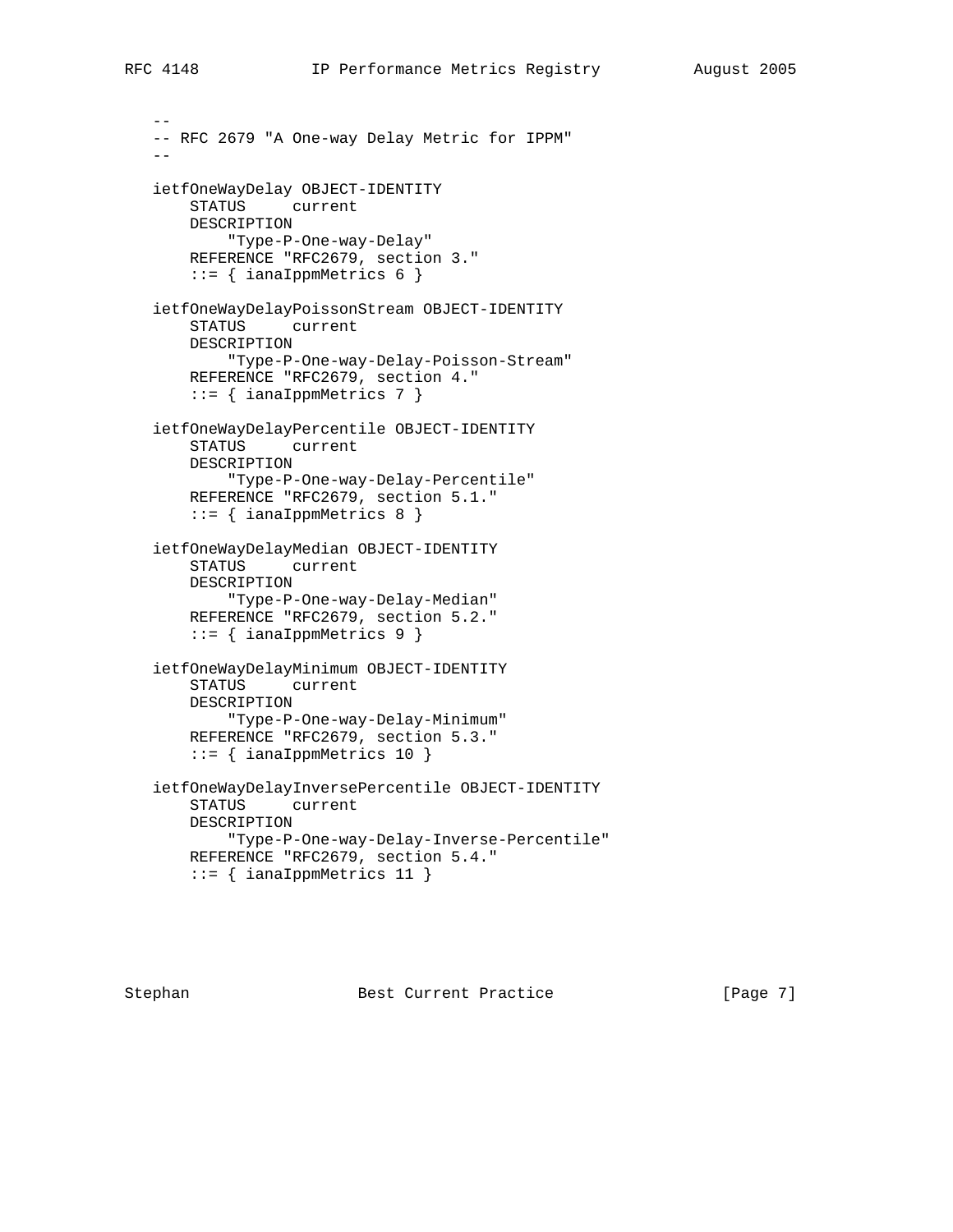```
 --
   -- RFC 2680 "One-way Packet Loss Metric for IPPM"
- ietfOneWayPktLoss OBJECT-IDENTITY
       STATUS current
       DESCRIPTION
           "Type-P-One-way-Packet-Loss"
       REFERENCE "RFC2680, section 2."
        ::= { ianaIppmMetrics 12 }
   ietfOneWayPktLossPoissonStream OBJECT-IDENTITY
       STATUS current
       DESCRIPTION
           "Type-P-One-way-Packet-Loss-Poisson-Stream"
       REFERENCE "RFC2680, section 3."
       ::= { ianaIppmMetrics 13 }
   ietfOneWayPktLossAverage OBJECT-IDENTITY
       STATUS current
       DESCRIPTION
           "Type-P-One-way-Packet-Loss-Average"
       REFERENCE "RFC2680, section 4."
       ::= { ianaIppmMetrics 14 }
 --
   -- RFC 2681 "A Round-trip Delay Metric for IPPM"
 --
   ietfRoundTripDelay OBJECT-IDENTITY
       STATUS current
       DESCRIPTION
           "Type-P-Round-trip-Delay"
       REFERENCE " section 2 of the rfc2681."
       ::= { ianaIppmMetrics 15 }
   ietfRoundTripDelayPoissonStream OBJECT-IDENTITY
       STATUS current
       DESCRIPTION
           "Type-P-Round-trip-Delay-Poisson-Stream"
       REFERENCE "RFC2681, section 4."
       ::= { ianaIppmMetrics 16 }
   ietfRoundTripDelayPercentile OBJECT-IDENTITY
       STATUS current
       DESCRIPTION
            "Type-P-Round-trip-Delay-Percentile"
       REFERENCE "RFC2681, section 4.1."
```
Stephan Best Current Practice [Page 8]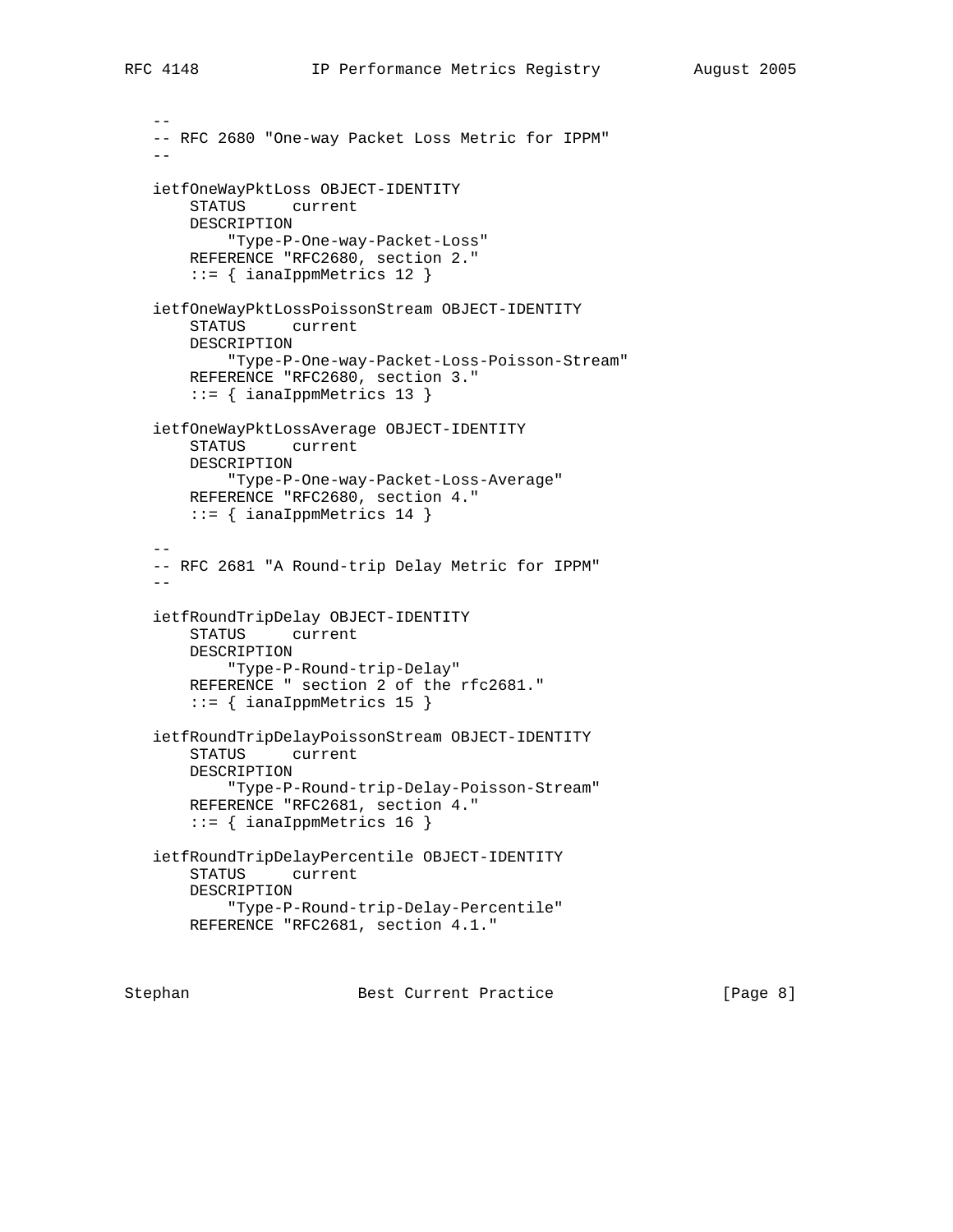::= { ianaIppmMetrics 17 } ietfRoundTripDelayMedian OBJECT-IDENTITY STATUS current DESCRIPTION "Type-P-Round-trip-Delay-Median" REFERENCE "RFC2681, section 4.2." ::= { ianaIppmMetrics 18 } ietfRoundTripDelayMinimum OBJECT-IDENTITY STATUS current DESCRIPTION "Type-P-Round-trip-Delay-Minimum" REFERENCE "RFC2681, section 4.3." ::= { ianaIppmMetrics 19 } ietfRoundTripDelayInvPercentile OBJECT-IDENTITY STATUS current DESCRIPTION "Type-P-Round-trip-Inverse-Percentile" REFERENCE "RFC2681, section 4.4." ::= { ianaIppmMetrics 20 }  $-$  -- RFC 3357: "One-way Loss Pattern Sample Metrics" - ietfOneWayLossDistanceStream OBJECT-IDENTITY STATUS current DESCRIPTION "Type-P-One-Way-Loss-Distance-Stream" REFERENCE " RFC3357, section 5.4.1." ::={ ianaIppmMetrics 21} ietfOneWayLossPeriodStream OBJECT-IDENTITY STATUS current DESCRIPTION "Type-P-One-Way-Loss-Period-Stream" REFERENCE " RFC3357, section 5.4.2." ::={ ianaIppmMetrics 22} ietfOneWayLossNoticeableRate OBJECT-IDENTITY STATUS current DESCRIPTION "Type-P-One-Way-Loss-Noticeable-Rate" REFERENCE " RFC3357, section 6.1." ::= { ianaIppmMetrics 23 }

Stephan Best Current Practice [Page 9]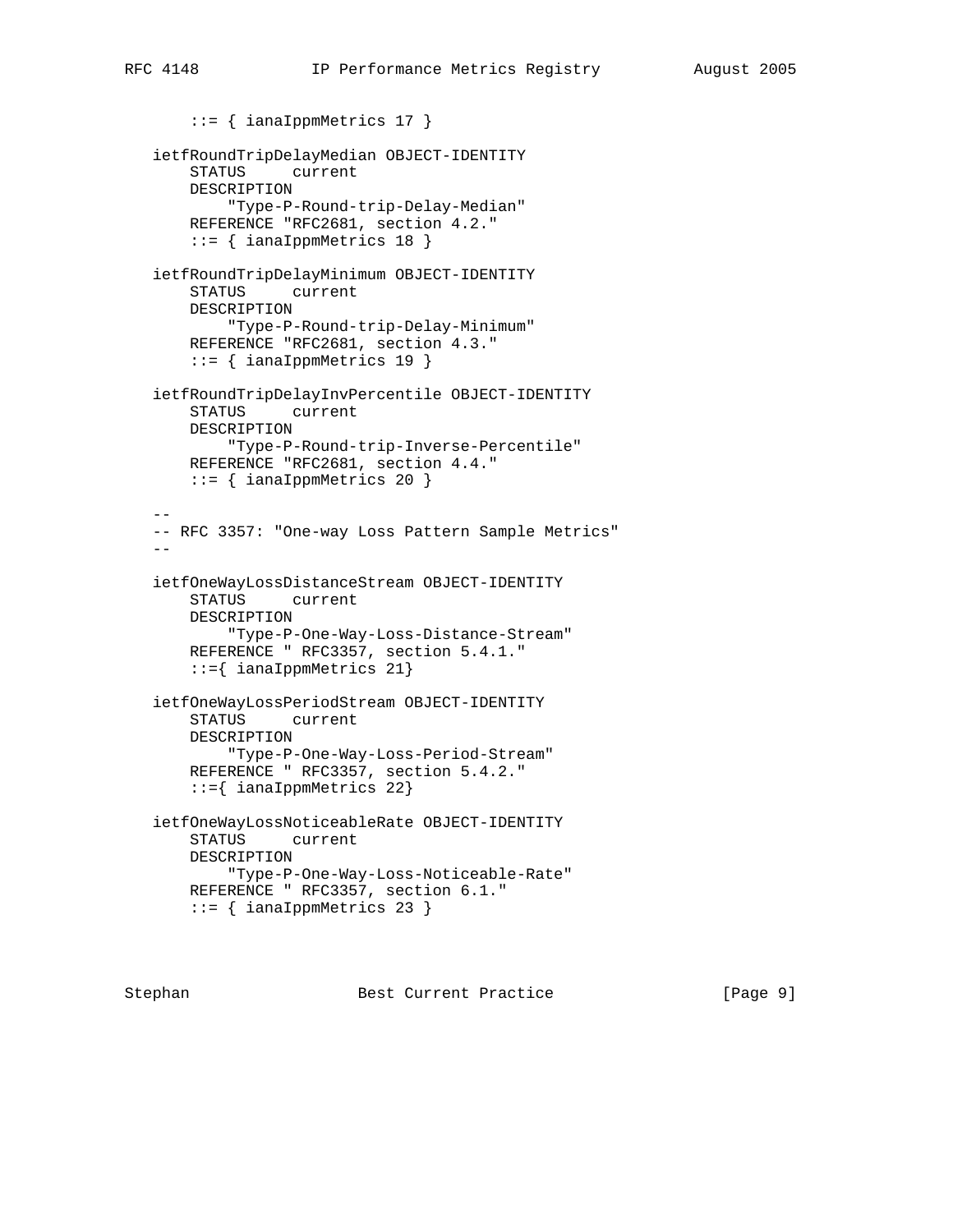```
 ietfOneWayLossPeriodTotal OBJECT-IDENTITY
       STATUS current
       DESCRIPTION
           "Type-P-One-Way-Loss-Period-Total"
       REFERENCE " RFC3357, section 6.2."
       ::= { ianaIppmMetrics 24 }
   ietfOneWayLossPeriodLengths OBJECT-IDENTITY
       STATUS current
       DESCRIPTION
           "Type-P-One-Way-Loss-Period-Lengths"
       REFERENCE " RFC3357, section 6.3."
       ::= { ianaIppmMetrics 25 }
   ietfOneWayInterLossPeriodLengths OBJECT-IDENTITY
       STATUS current
       DESCRIPTION
           "Type-P-One-Way-Inter-Loss-Period-Lengths"
       REFERENCE " RFC3357, section 6.4."
      ::= { ianaIppmMetrics 26 }
 --
   -- RFC 3393: "IP Packet Delay Variation Metric
   -- for IP Performance Metrics (IPPM)"
   ietfOneWayIpdv OBJECT-IDENTITY
       STATUS current
       DESCRIPTION
           "Type-P-One-way-ipdv"
       REFERENCE " RFC3393, section 2."
      ::= { ianaIppmMetrics 27 }
   ietfOneWayIpdvPoissonStream OBJECT-IDENTITY
       STATUS current
       DESCRIPTION
           "Type-P-One-way-ipdv-Poisson-stream"
       REFERENCE " RFC3393, section 3."
       ::= { ianaIppmMetrics 28 }
   ietfOneWayIpdvPercentile OBJECT-IDENTITY
       STATUS current
       DESCRIPTION
         "Type-P-One-way-ipdv-percentile"
       REFERENCE " RFC3393, section 4.3."
       ::= { ianaIppmMetrics 29 }
   ietfOneWayIpdvInversePercentile OBJECT-IDENTITY
       STATUS current
```
Stephan Best Current Practice [Page 10]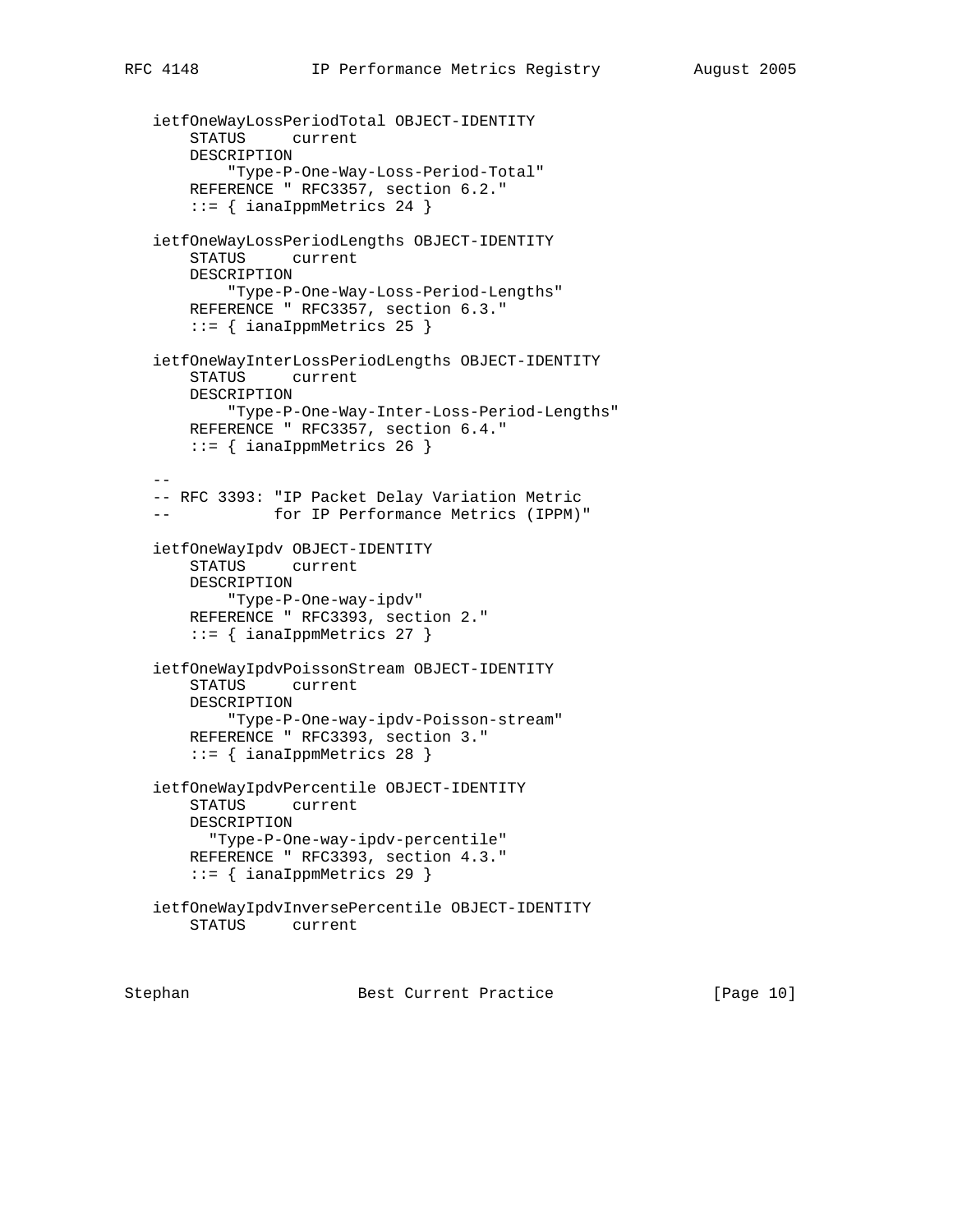```
 DESCRIPTION
           "Type-P-One-way-ipdv-inverse-percentile"
       REFERENCE " RFC3393, section 4.4."
        ::= { ianaIppmMetrics 30 }
   ietfOneWayIpdvJitter OBJECT-IDENTITY
       STATUS current
       DESCRIPTION
           "Type-P-One-way-ipdv-jitter"
       REFERENCE " RFC3393, section 4.5."
       ::= { ianaIppmMetrics 31 }
   ietfOneWayPeakToPeakIpdv OBJECT-IDENTITY
       STATUS current
       DESCRIPTION
           "Type-P-One-way-peak-to-peak-ipdv"
       REFERENCE " RFC3393, section 4.6."
       ::= { ianaIppmMetrics 32 }
 --
   -- RFC 3432: "Network performance measurement with periodic streams"
 --
   ietfOneWayDelayPeriodicStream OBJECT-IDENTITY
       STATUS current
       DESCRIPTION
            "Type-P-One-way-Delay-Periodic-Stream"
       REFERENCE " RFC3432, section 4."
        ::= { ianaIppmMetrics 33 }
   END
```
7. Security Considerations

 This module does not define any management objects. Instead, it assigns a set of OBJECT-IDENTITIES which may be used by other MIB modules to identify specific IP Performance Metrics.

 Meaningful security considerations can only be written in the MIB modules that define management objects. This document has therefore no impact on the security of the Internet.

Stephan Best Current Practice [Page 11]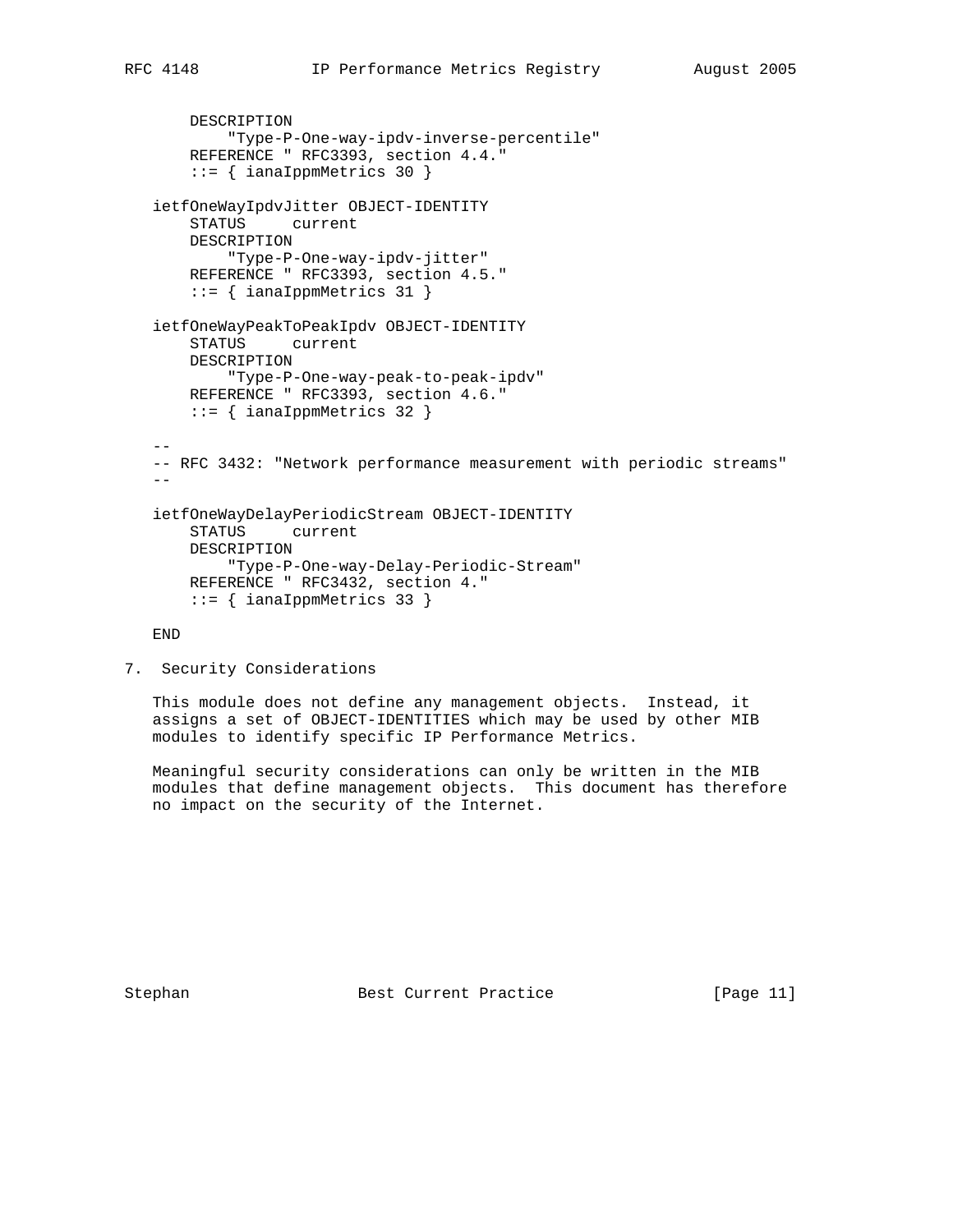# 8. References

- 8.1. Normative References
	- [RFC2434] Narten, T. and H. Alvestrand, "Guidelines for Writing an IANA Considerations Section in RFCs", BCP 26, RFC 2434, October 1998.
	- [RFC2578] McCloghrie, K., Perkins, D., and J. Schoenwaelder, "Structure of Management Information Version 2 (SMIv2)", STD 58, RFC 2578, April 1999.
	- [RFC2678] Mahdavi, J. and V. Paxson, "IPPM Metrics for Measuring Connectivity", RFC 2678, September 1999.
	- [RFC2679] Almes, G., Kalidindi, S., and M. Zekauskas, "A One-way Delay Metric for IPPM", RFC 2679, September 1999.
	- [RFC2680] Almes, G., Kalidindi, S., and M. Zekauskas, "A One-way Packet Loss Metric for IPPM", RFC 2680, September 1999.
	- [RFC2681] Almes, G., Kalidindi, S., and M. Zekauskas, "A Round-trip Delay Metric for IPPM", RFC 2681, September 1999.
	- [RFC3357] Koodli, R. and R. Ravikanth, "One-way Loss Pattern Sample Metrics", RFC 3357, August 2002.
	- [RFC3393] Demichelis, C. and P. Chimento, "IP Packet Delay Variation Metric for IP Performance Metrics (IPPM)", RFC 3393, November 2002.
	- [RFC3432] Raisanen, V., Grotefeld, G., and A. Morton, "Network performance measurement with periodic streams", RFC 3432, November 2002.
- 8.2. Informative References
	- [RFC2579] McCloghrie, K., Perkins, D., and J. Schoenwaelder, "Textual Conventions for SMIv2", STD 58, RFC 2579, April 1999.
	- [RFC2580] McCloghrie, K., Perkins, D., and J. Schoenwaelder, "Conformance Statements for SMIv2", STD 58, RFC 2580, April 1999.
	- [RFC3410] Case, J., Mundy, R., Partain, D., and B. Stewart, "Introduction and Applicability Statements for Internet- Standard Management Framework", RFC 3410, December 2002.

Stephan Best Current Practice [Page 12]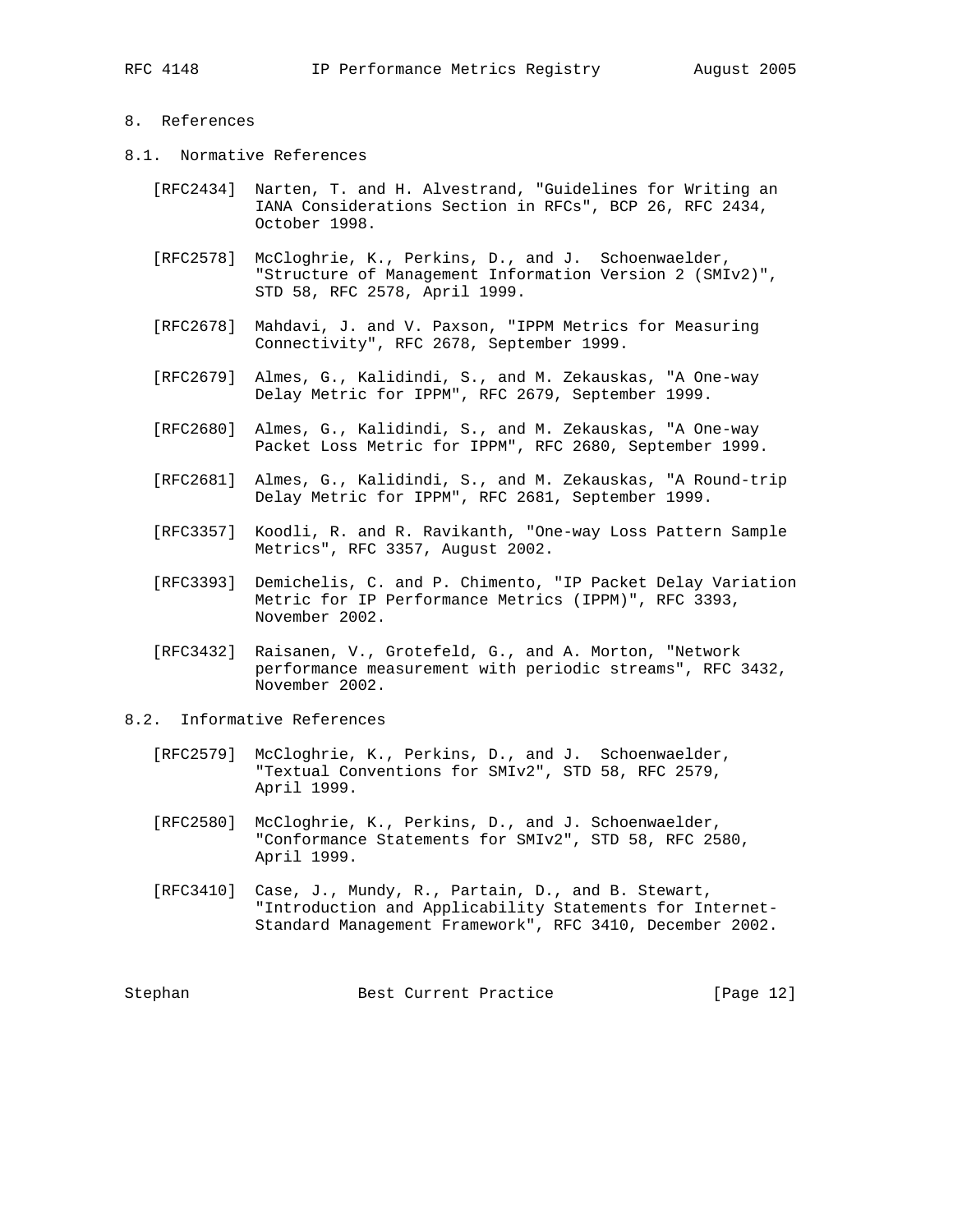Author's Address

 Stephan Emile France Telecom R & D 2 avenue Pierre Marzin Lannion F-22307 France

 Fax: +33 2 96 05 18 52 EMail: emile.stephan@francetelecom.com

Stephan Best Current Practice [Page 13]